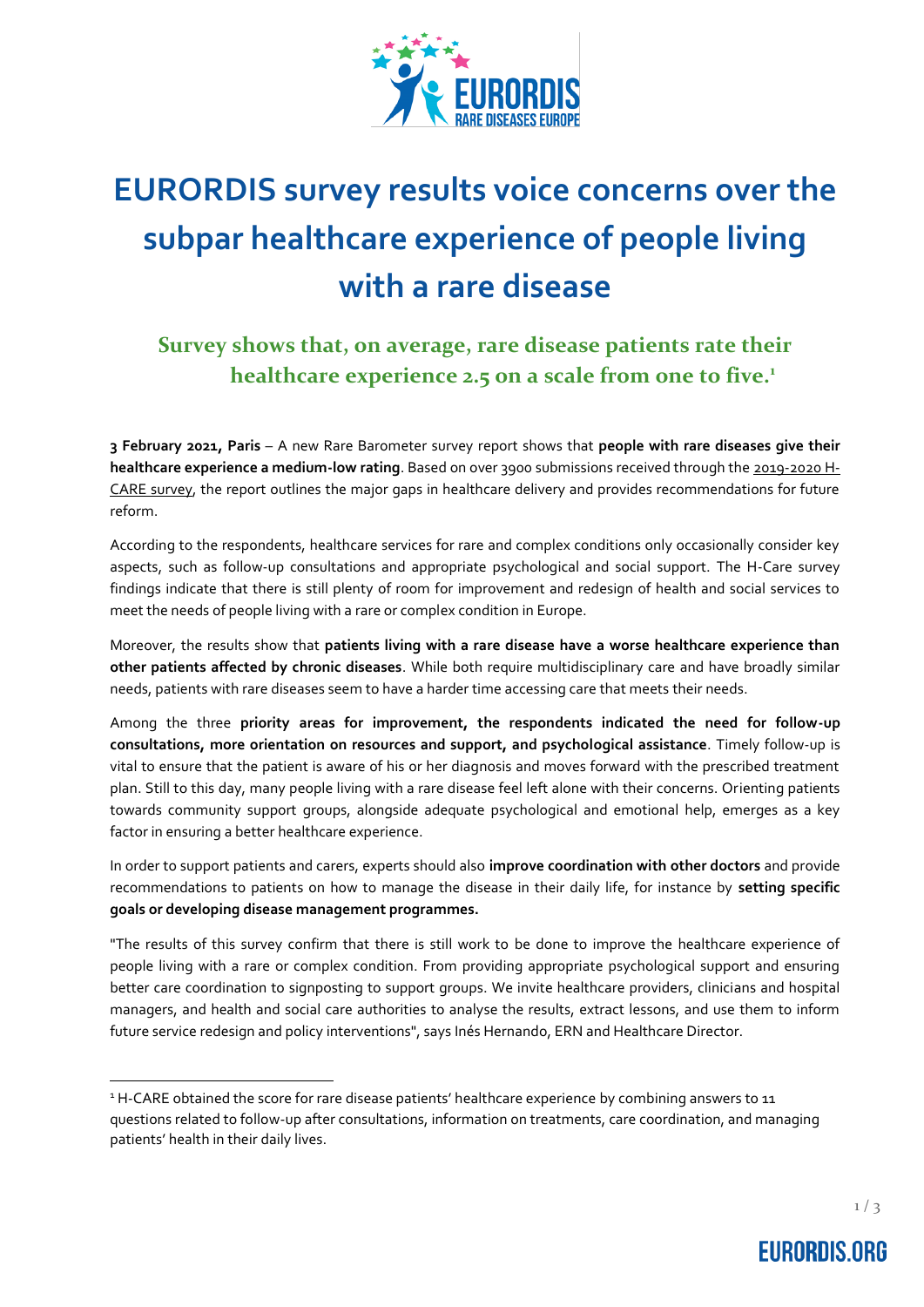# Patients treated in ERN Centres of Excellence have a better healthcare experience

The survey was also used to assess the experience of health care received in Centres of Expertise belonging to four [European Reference Networks](https://ec.europa.eu/health/ern_en#:~:text=European%20Reference%20Networks%20(ERNs)%20are,and%20concentrated%20knowledge%20and%20resources.) (ERN LUNG, GENTURIS, ErkNet and eUROGEN). The results showed that patients treated in these centres had a better healthcare experience compared to those treated in other non-expert centres. Notwithstanding a higher score, areas for improvement for Centres of Expertise that belong to an ERN remain the same as for other non-expert centres.

Based on the survey responses, EURORDIS has outlined three recommendations to improve the healthcare experience of people living with a rare or complex condition:

- 1) **Going beyond diagnosis and medical treatment:** increase focus on follow-up after consultations, psychological support, and healthcare aspects that allow patients to manage their health in their daily life.
- 2) **Ensuring access to multidisciplinary and networked health care:** improve access to high-quality specialised care for people living with a rare or complex condition. This includes simplifying the national referral pathways to Centres of Expertise, facilitating timely access to in-person and virtual cross-border expert advice when such expertise is not available in their home country, and promoting knowledge sharing between Centres of Expertise and other healthcare providers.
- 3) **Developing and implementing a questionnaire to measure the healthcare experience of patients living with a rare disease and their caregivers:** contribute to setting quality standards for health care in rare and complex conditions. Such a questionnaire would need to include dimensions specific to these conditions and be flexible enough to adapt to the diversity of situations and profiles of the people living with rare diseases.

The survey report identifies these recommendations, backed with evidence-based examples from across the region, to inspire policy makers and healthcare stakeholders at EU, national and local level as they seek ways to improve the quality of care delivered to people living with a rare or complex condition in Europe.

#### **Read the full repor[t here.](https://download2.eurordis.org/rbv/HCARE/HCARE_FS_long.pdf)**

**Read the executive summary [here.](https://download2.eurordis.org/rbv/HCARE/HCARE_FS_condensed_VF.pdf)**

\*\*\*

#### EURORDIS-Rare Diseases Europe

EURORDIS-Rare Diseases Europe is a unique, non-profit alliance of 944 rare disease patient organisations from 73 countries that work together to improve the lives of the 30 million people living with a rare disease in Europe.

By connecting patients, families and patient groups, as well as by bringing together all stakeholders and mobilising the rare disease community, EURORDIS strengthens the patient voice and shapes research, policies and patient services. Follow [@eurordis](https://twitter.com/eurordis) or see the [EURORDIS Facebook page.](https://www.facebook.com/eurordis) For more information, visit [eurordis.org.](http://www.eurordis.org/) 

#### The Rare Barometer Programme

The [Rare Barometer Programme](https://www.eurordis.org/voices) is the EURORDIS survey initiative that brings together over 15,000 rare disease patients, family members and carers who share their experiences and opinions on the issues that matter to the rare disease community.



The Rare Barometer survey software enables high-quality secure data collection and AEURORDIS & INITIATIVE